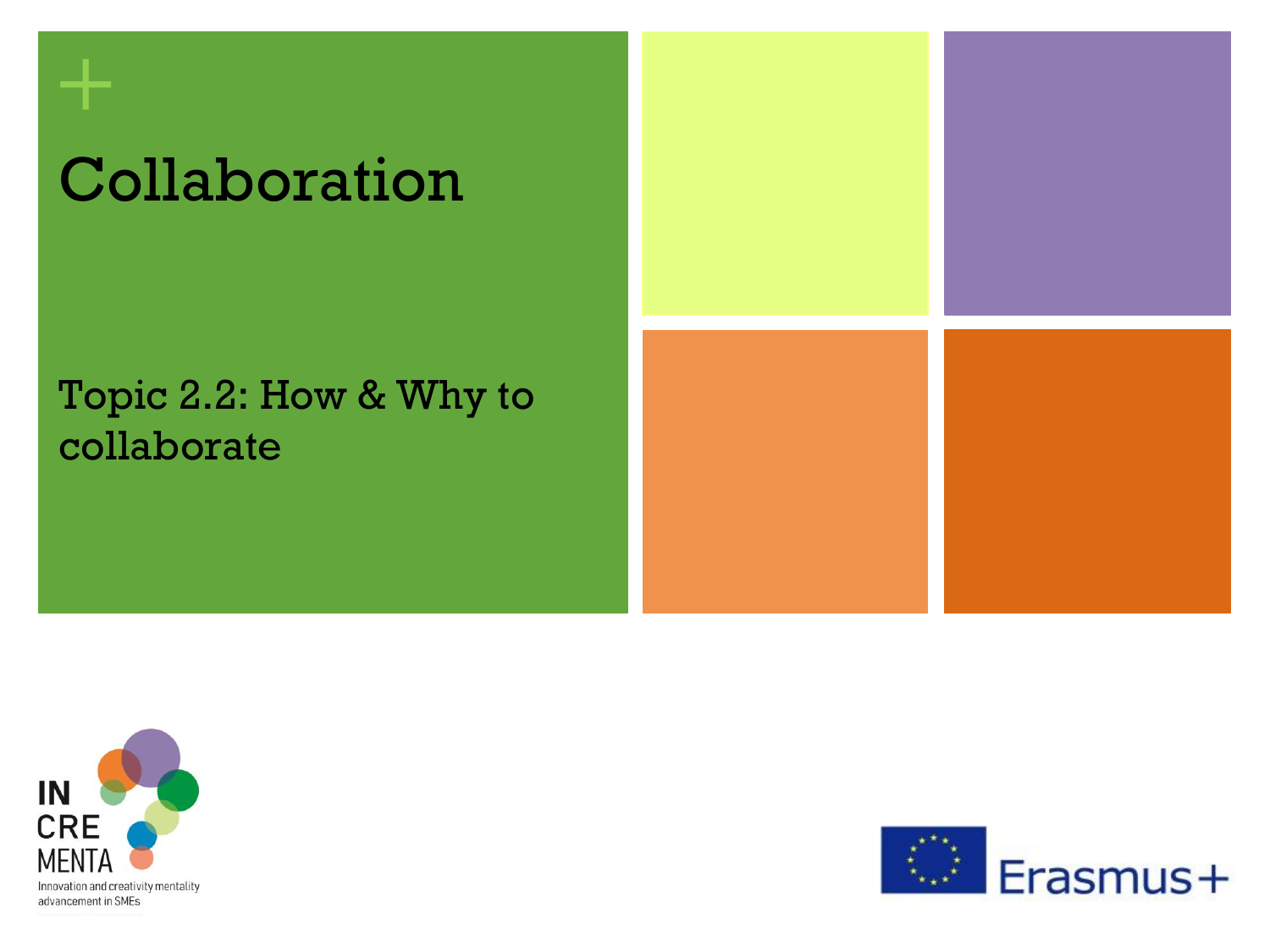

Innovation and creativity mentality advancement in SMEs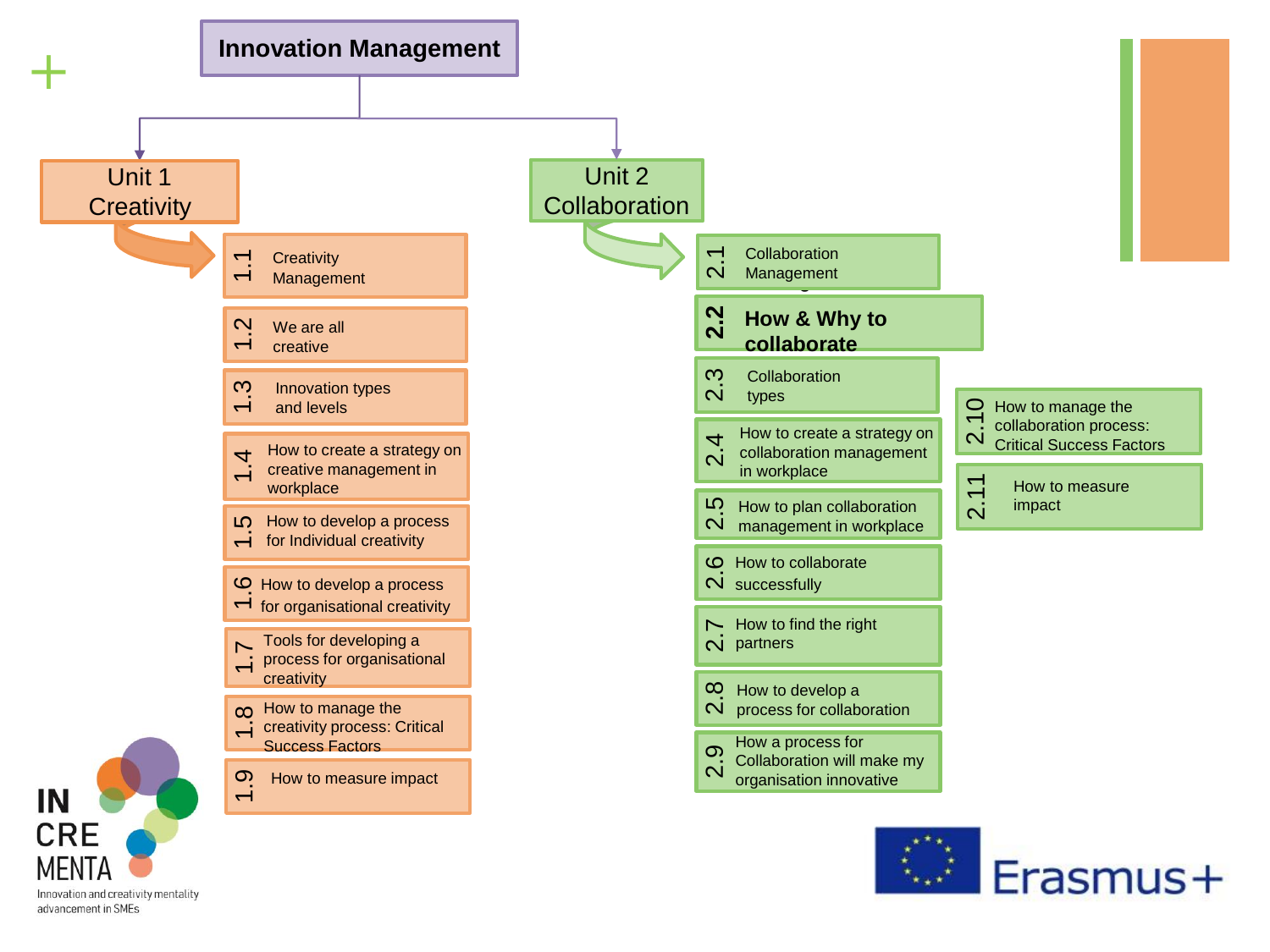#### **+** How & Why to collaborate?

To collaborate successfully, there are some steps you need to follow. This Unit describes some prerequisites for collaboration and explains the benefits of teamwork for your business.

#### Aims:

• Learn how you can collaborate successfully

Learning Outcomes :

- The learner should understand the importance of collaboration
- The learner should be able to collaborate effectively in teams
- The learner should be able to identify potential collaborators for themselves



<https://unsplash.com/photos/3y1zF4hIPCg>



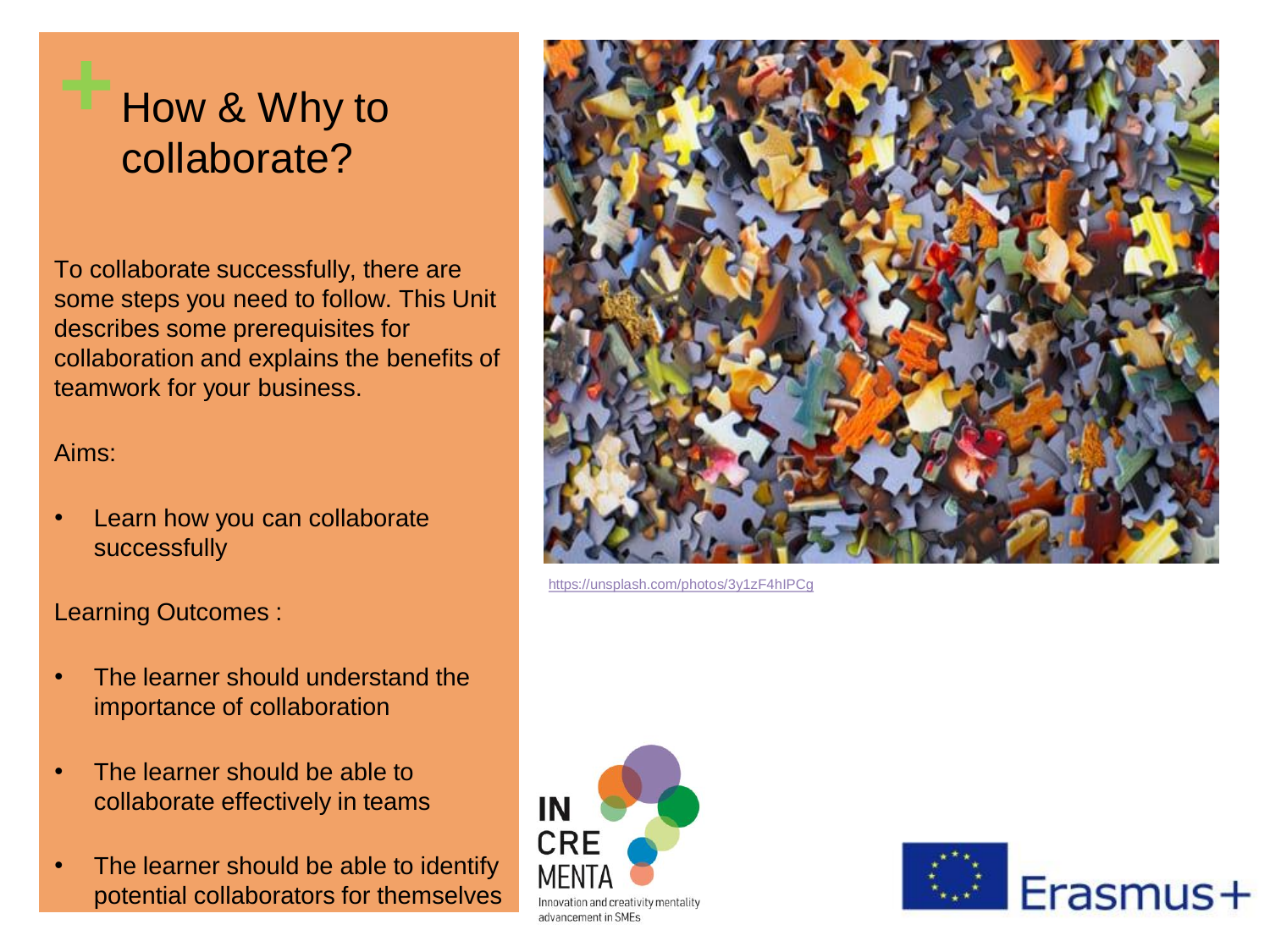Please write down some prerequisites for collaboration



**+**

Collaborative management can be broadly seen as the act of working together as a team to accomplish a common goal within a given timeframe



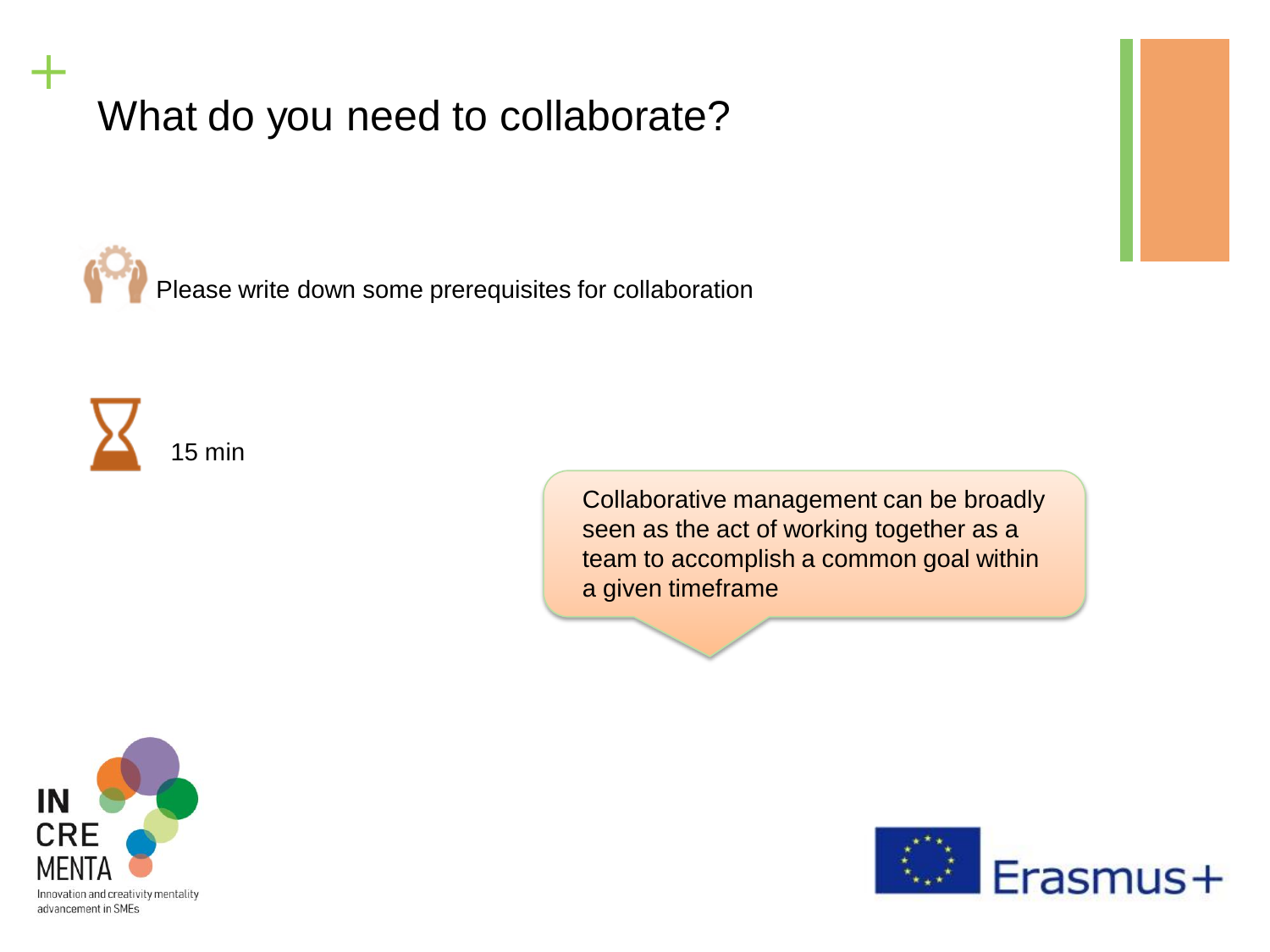At a very high level, you can collaborate successfully by doing the following:



Innovation and creativity mentality advancement in SMEs

IN

**CRE**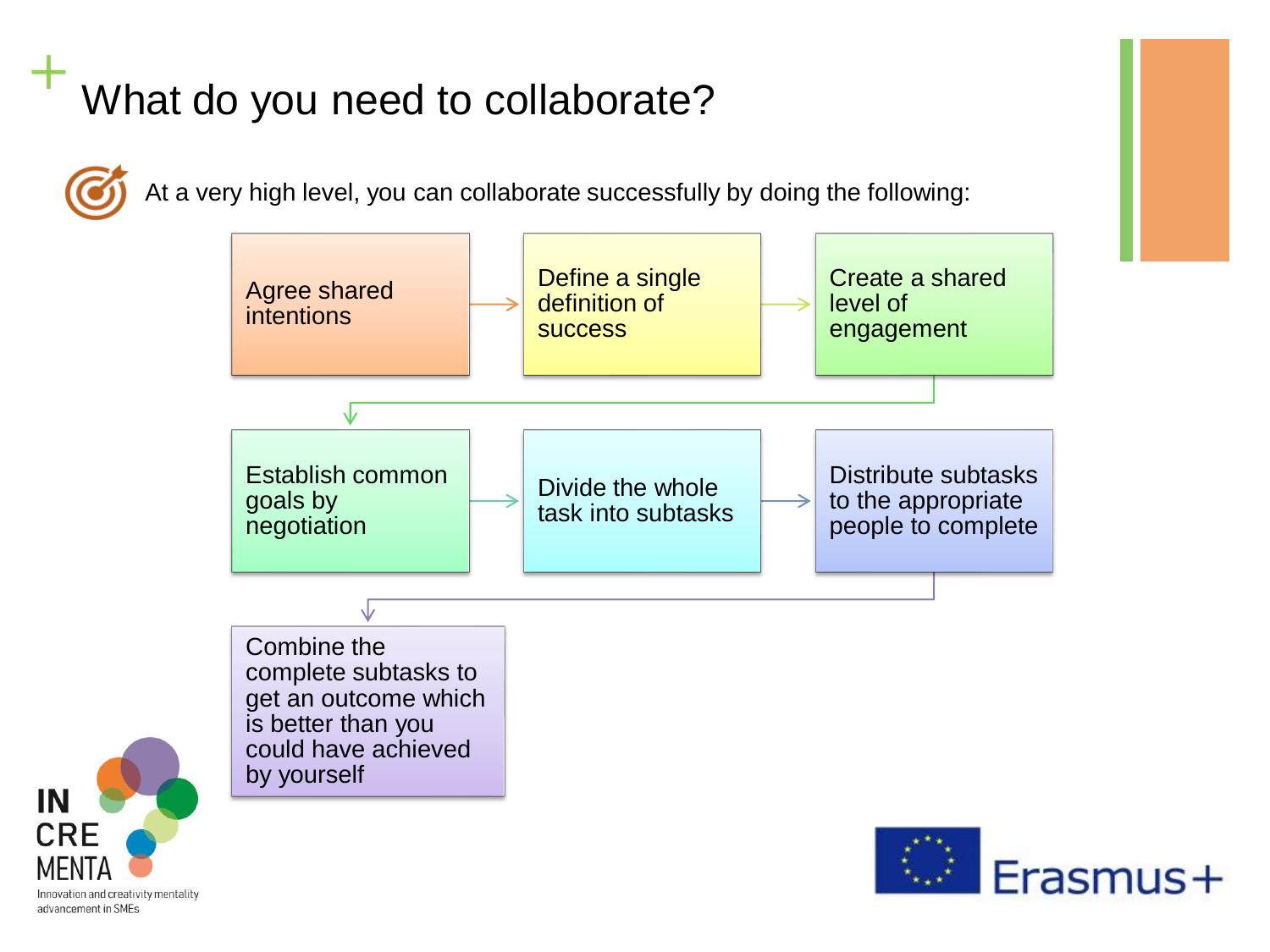



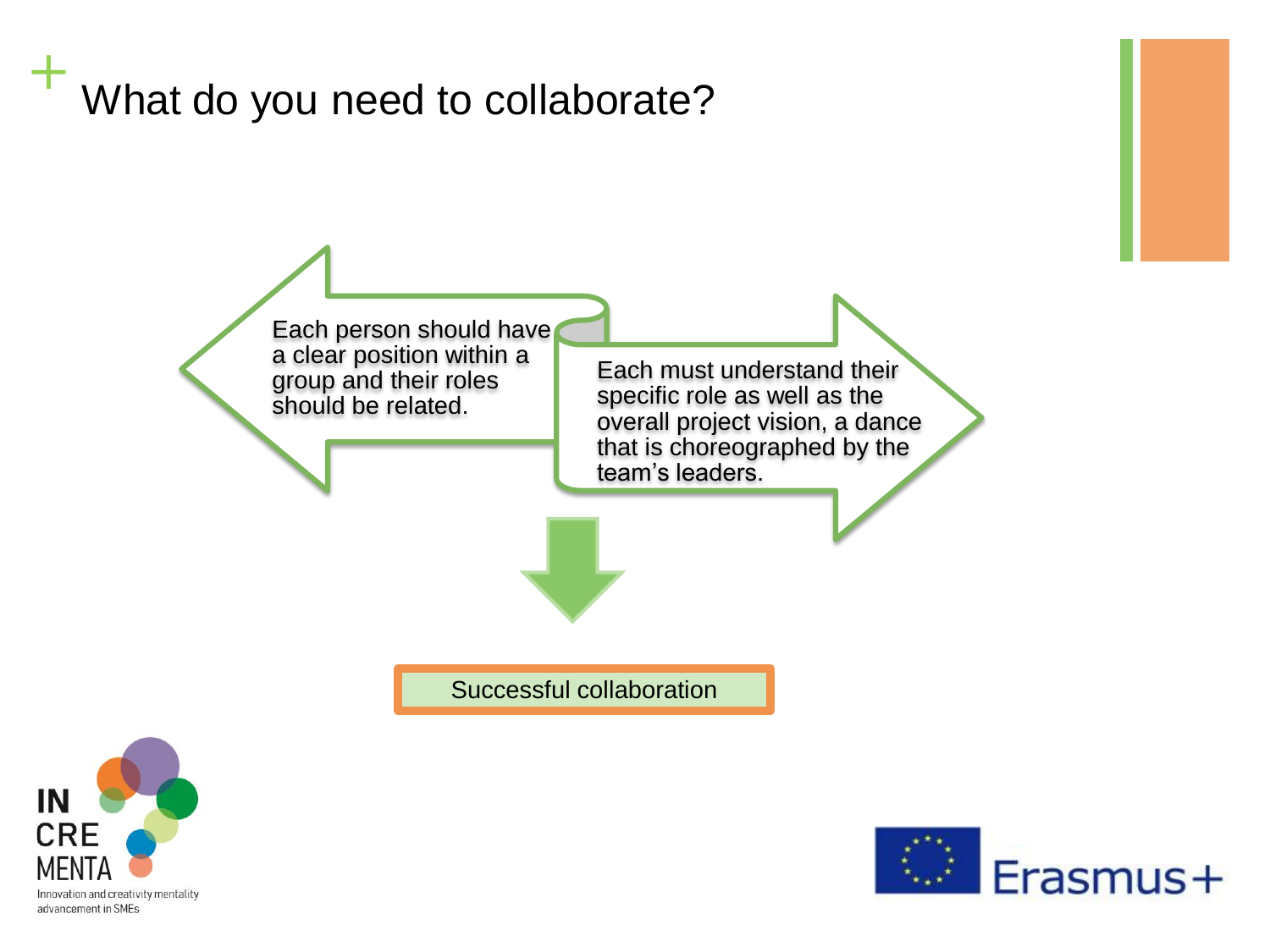Types of collaboration skills



<https://www.thebalancecareers.com/collaboration-skills-with-examples-2059686>



Innovation and creativity mentality advancement in SMEs

**IN** 

**CRE**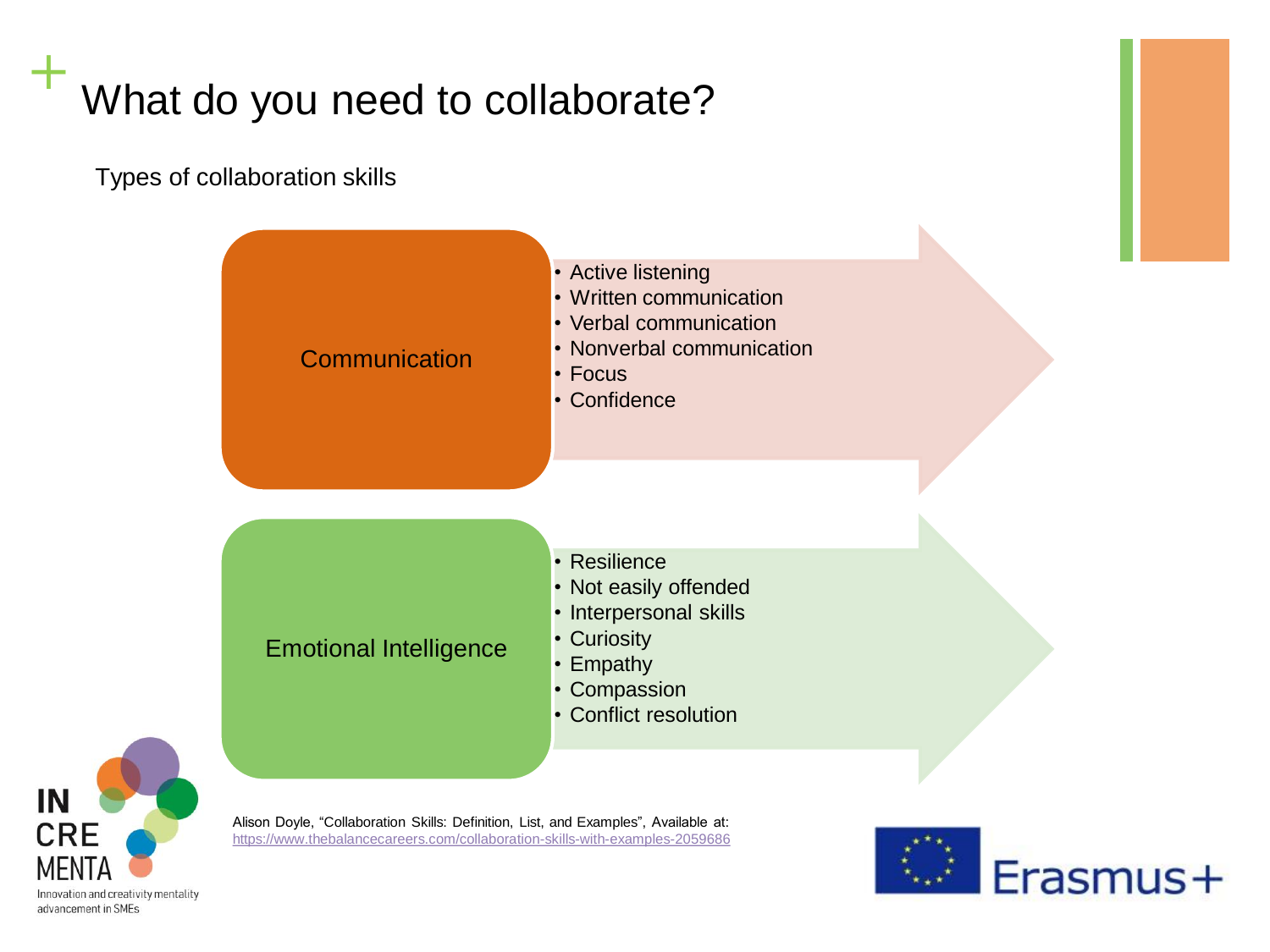Types of collaboration skills





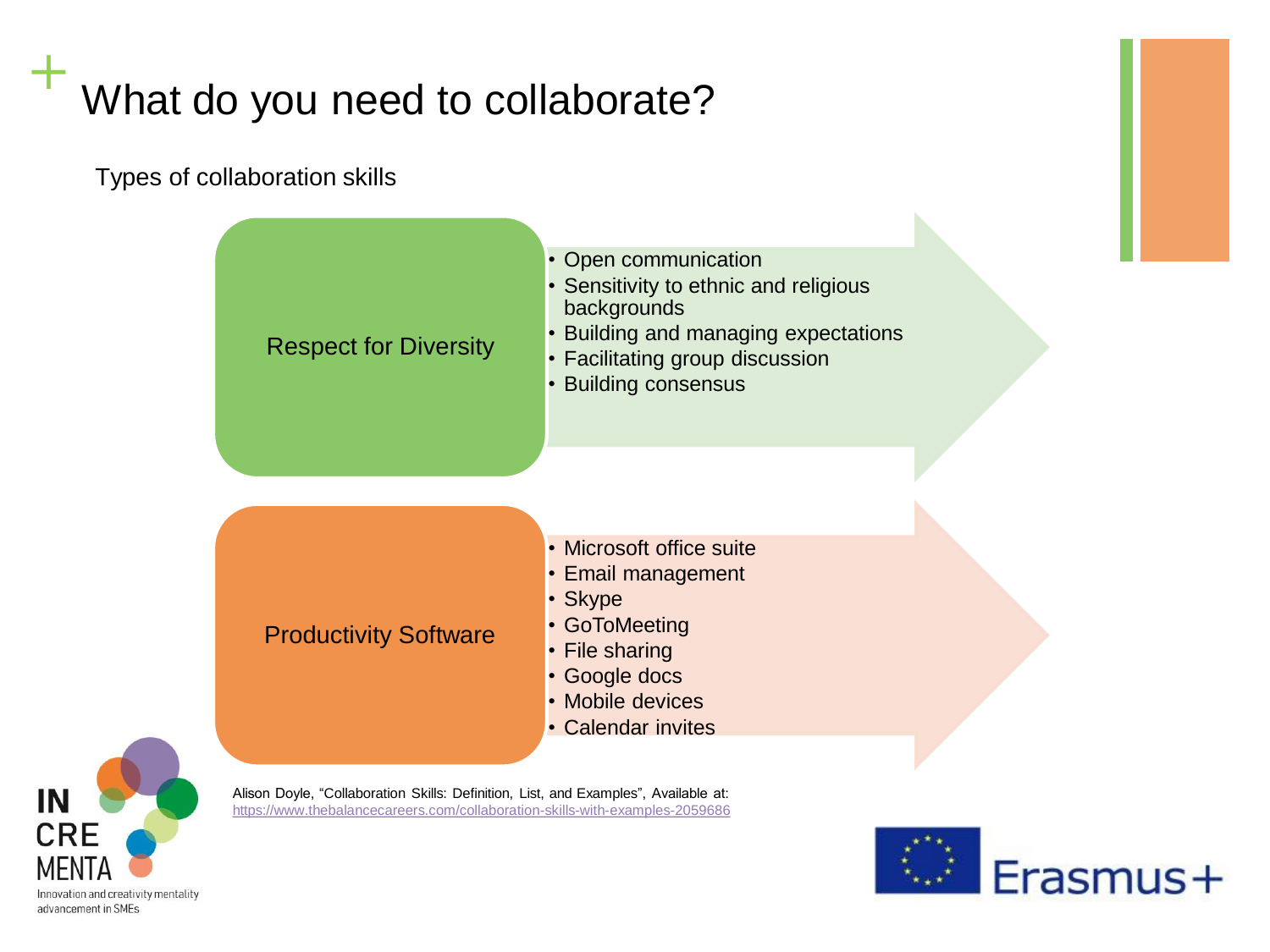



15 min



<https://bit.ly/2NDrtbf>

IN **CRE MEN** Innovation and creativity mentality

advancement in SMEs

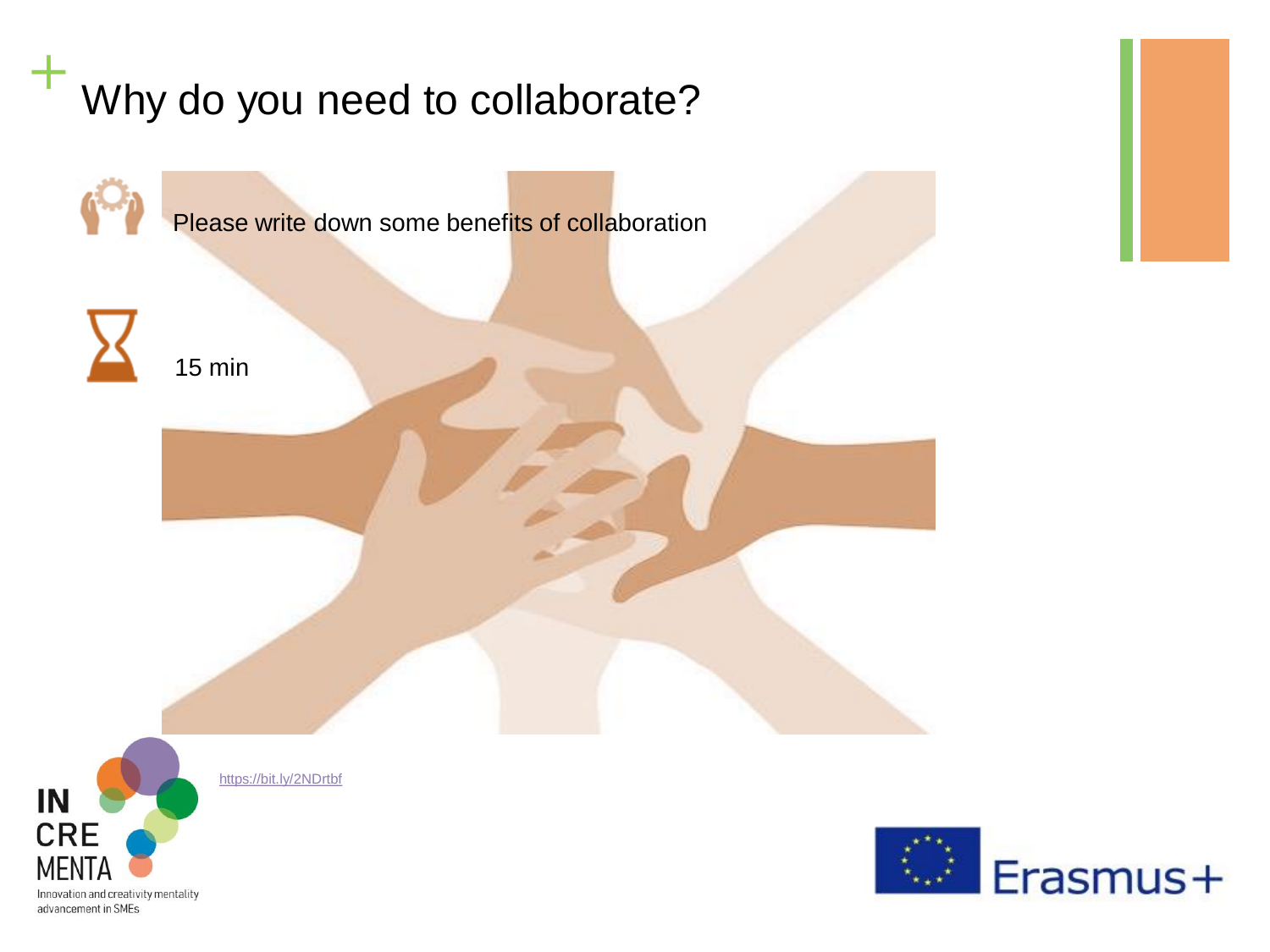

Benefits of collaboration





<https://bit.ly/2NEFbuD>

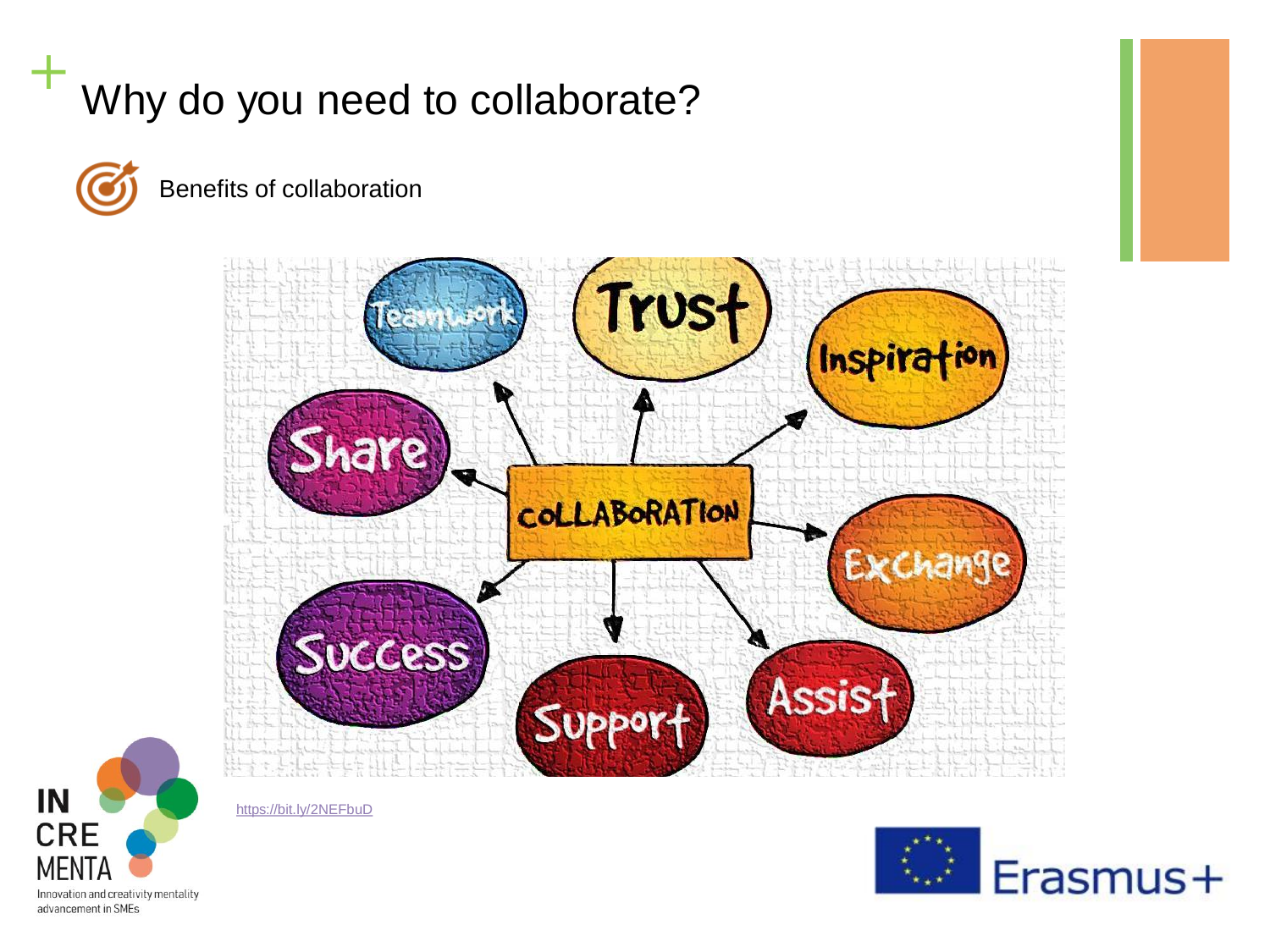



Innovation and creativity mentality advancement in SMEs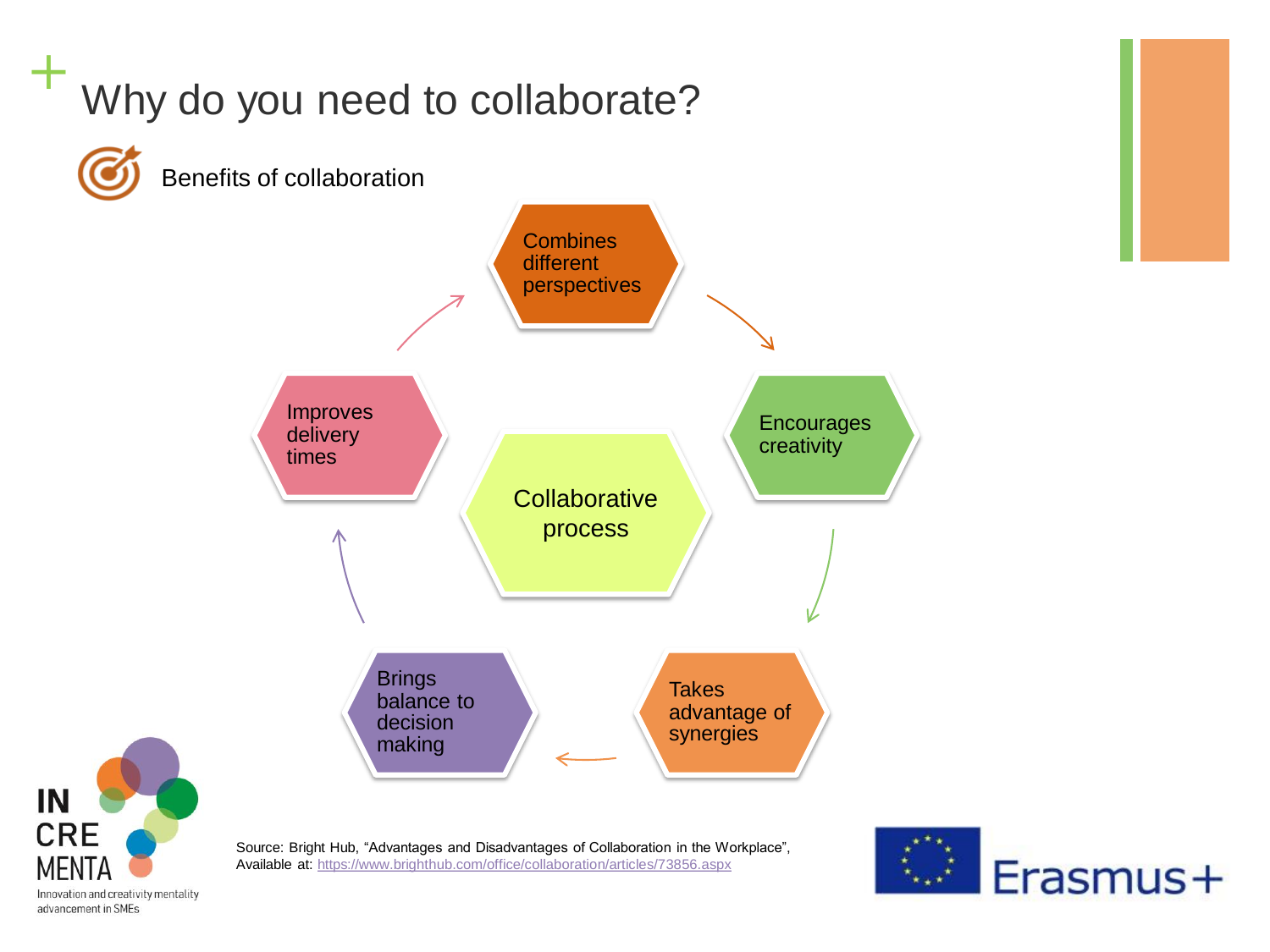The importance of collaboration





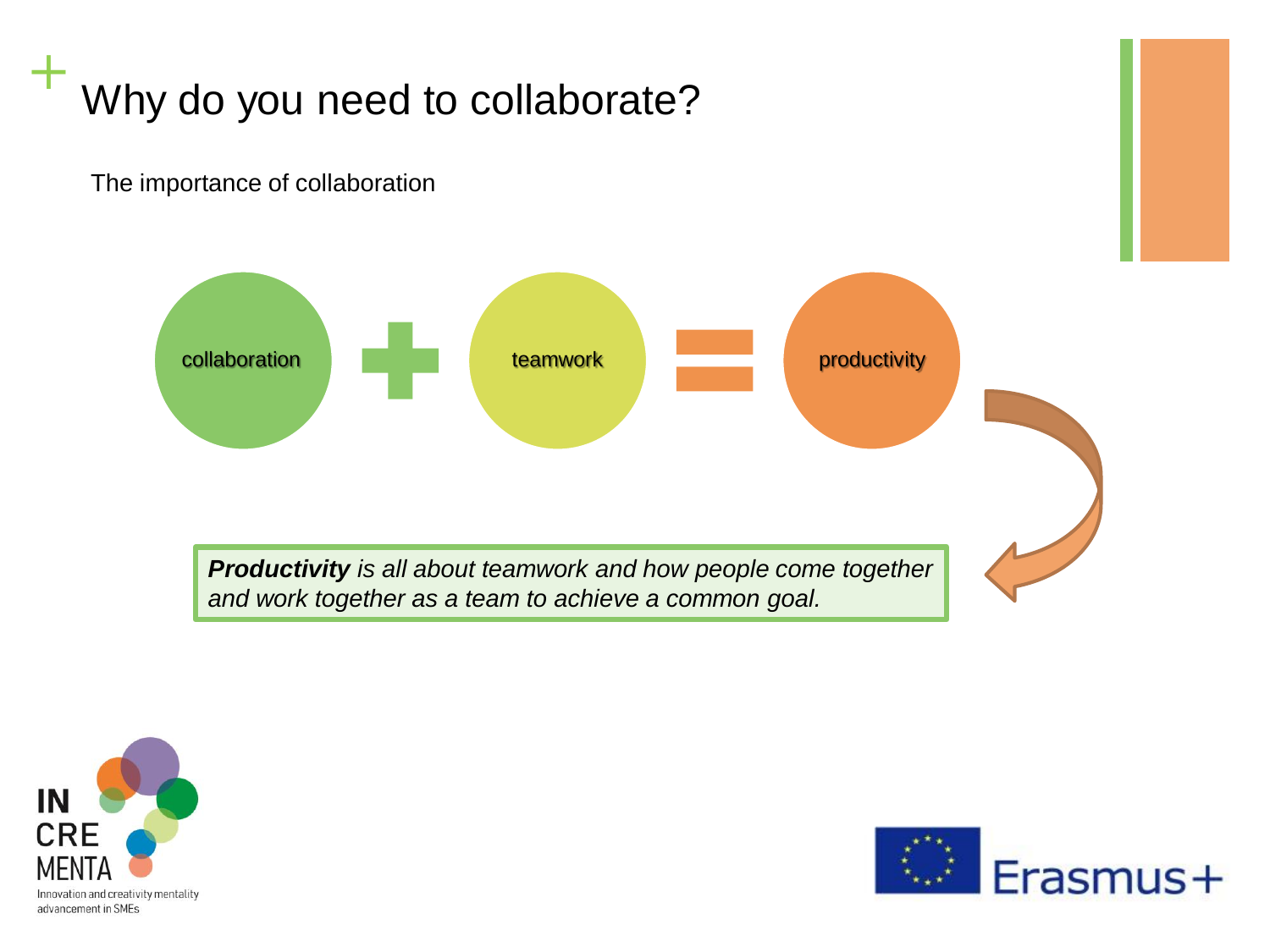The importance of collaboration



[What are the big benefits of collaboration for businesses](https://www.youtube.com/watch?v=zWCM3MKF0pI)